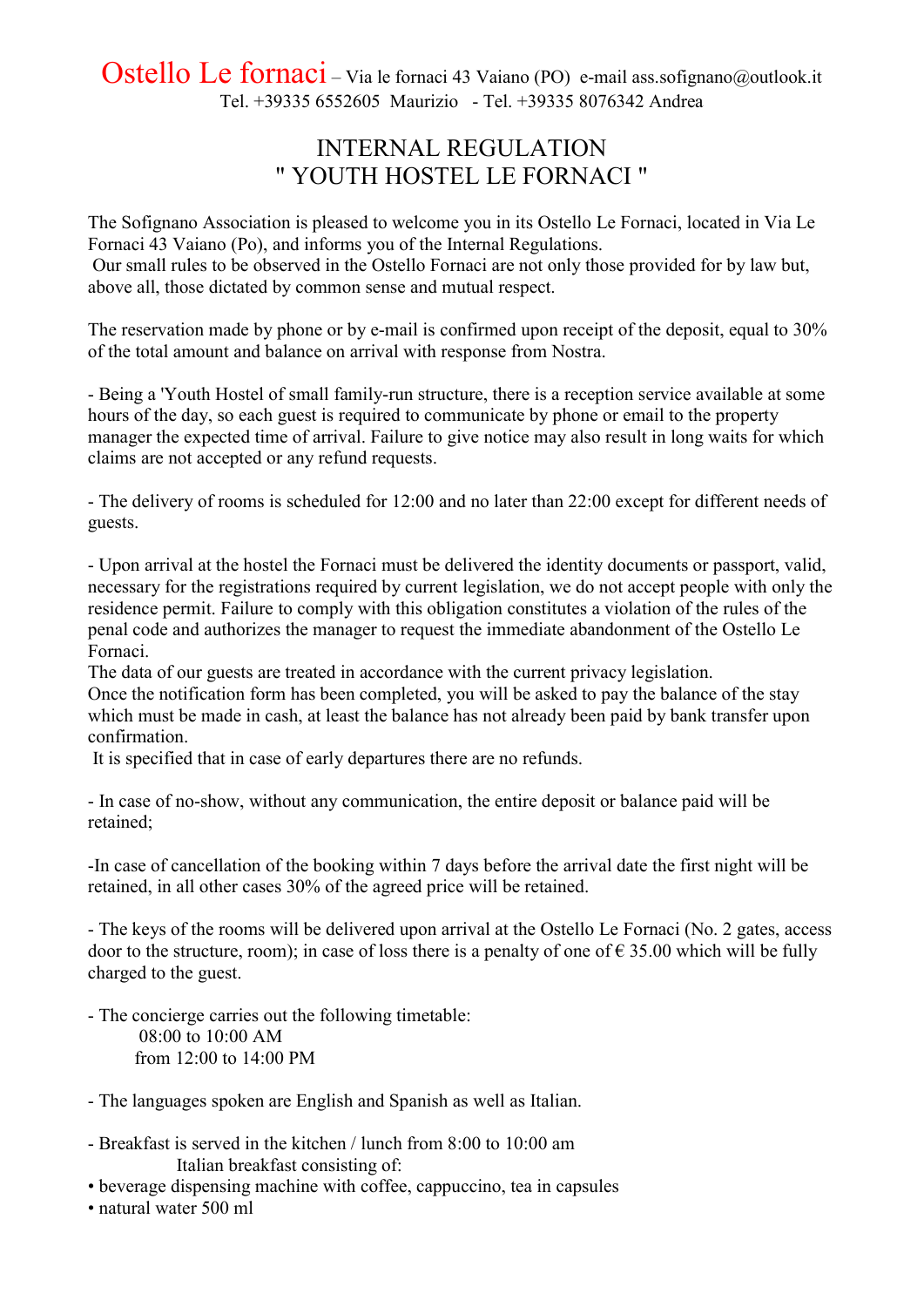## Ostello Le fornaci – Via le fornaci 43 Vaiano (PO) e-mail ass.sofignano@outlook.it Tel. +39335 6552605 Maurizio - Tel. +39335 8076342 Andrea

- 200 ml brick juices
- rusks in a single dose of 2 slices
- jams, honey and nutella in a single dose of 25 grams
- assorted croissants in packaged single dose
- cold cuts in gr 80 vacuum pack
- single packaged single-dose butter
- pack of single-use grissini gr 20
- PanCarrè 6 slices packed 110 gr

- On your arrival, you will find the hostel clean with all the bed linen and bathroom consisting of: towel shower, sink and bidet.

• The cleaning of the hostel and the accommodation of the room will be done daily from 9:00 am to 11:00 am, if you can not do it at this time, it will be your responsibility to make it, change of bed linen and towels (towels) : shower, sink and bidet) will be made weekly or as needed.

• Possible to rent bathrobes for  $\epsilon$  4.00 each

- It is not allowed to smoke inside the common areas, corridor, rooms and kitchen. The observance of this simple rule arises from the need to protect those who do not smoke, or who will come after you, as well as a fire prevention rule, you can do it on the outside in the garden, using strictly ashtrays on the table ..

- The Hostel Le Fornaci declines all responsibility for loss, theft or damage to objects of your property left unattended in the rooms or in the common areas and for any damage to people, animals or things to and from third parties.

- Any damage must be reported immediately to the property manager.

- It is superfluous to remember that:

• we do not answer for any disruption due to total or partial lack of supplies such as electricity, water, telephone line or internet connection not dependent on our will;

• In accordance with the rules of the Hostel Fornaci and the rules of the Municipal Police it is requested to observe the silence in the time slot between 14:00 and 16:00 and from 22:00 to 08:00;

• It is forbidden to consume food in the room and turn on its own stove;

• It is strictly forbidden to receive visits and additional guests other than those staying there

• It is recommended a correct and civil use of the toilets, it's forbidden throwing anything in the toilet, remembering that there are special baskets to be used in differentiated

• No animals are allowed inside the Hostel Fornaci. correct and civil use of the cooking corner and pay attention to close the gas knob, water tap and fridge at the end of use, with final cleaning after use.